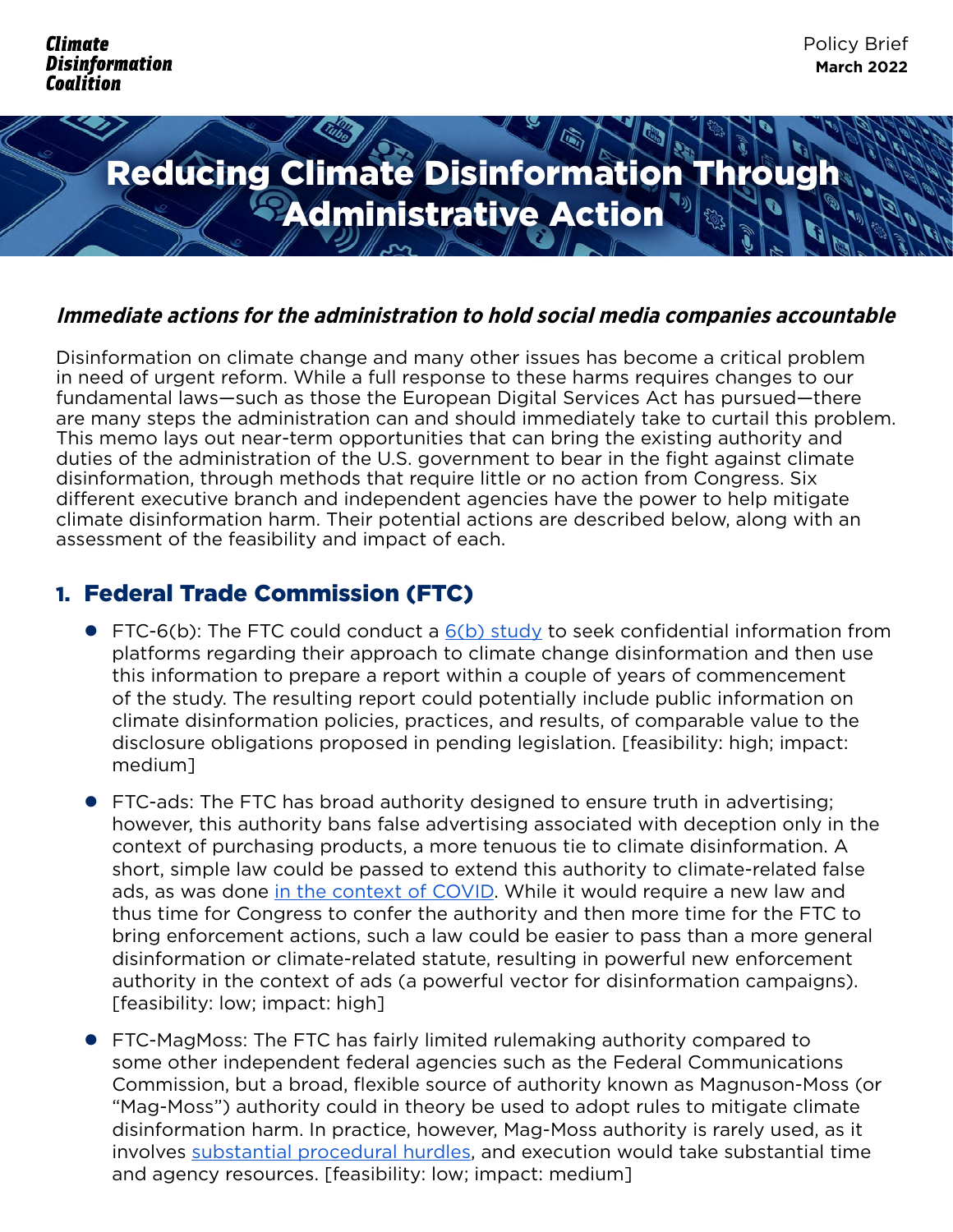## 2. Commerce Department

**• NTIA: The National Telecommunications and Information Administration, part of** the Commerce Department, could convene multistakeholder working groups over the next few months to discuss practices by platforms to reduce climate change disinformation. Such a practice is standard for NTIA, and in her confirmation hearing, Commerce Secretary Raimondo supported convening stakeholders on [content policy](https://www.protocol.com/bulletins/gina-raimondo-section-230-reform) issues such as disinformation. A multistakeholder process creates opportunities for civil society to make asks of platforms and puts companies on the spot to explain why they aren't doing more or disclosing more. However, there are no binding obligations. [feasibility: high; impact: low]

## 3. White House

- WH-ODCP: The White House could conduct high-profile climate-disinformationspecific convenings through the **Office of Domestic Climate Policy**. Although this could raise awareness of the problem and encourage companies to make public their efforts to mitigate harm, it could not compel participation or impose binding obligations to improve upon the current state of affairs. [feasibility: high; impact: low]
- WH-CEQ: The [Council on Environmental Quality](https://www.whitehouse.gov/ceq/) plays an important role coordinating on environmental policy with other executive branch agencies and therefore can support many of the other proposals in this memo. Additionally, the chair has [indicated a priority](https://www.whitehouse.gov/ceq/chair-brenda-mallory/) of making heard the voices of low-income people and people of color and could potentially convene stakeholders to discuss climate crisis preparedness for affected communities, including climate disinformation as a contributing factor. Similar to ODCP, compelled participation and outcomes are likely beyond scope; however, the optics are valuable. [feasibility: medium; impact: low]

#### 4. Department of Justice

• DOJ: The Department of Justice has on multiple occasions requested budget funds specifically for [environmental justice](https://www.justice.gov/opa/pr/department-justice-fiscal-year-2022-funding-request) programs and, in the White House's [proposed FY2023 budget](https://www.whitehouse.gov/wp-content/uploads/2022/03/budget_fy2023.pdf), is slated to receive \$1.4 million for a new Office for Environmental Justice. This office could embrace disinformation as a specific angle of interest and take actions such as supporting (through legal briefs) lawsuits brought by individuals against tech companies for poor climate change information practices, giving such lawsuits significantly added weight and visibility, though not guaranteeing success. [feasibility: medium; impact: medium]

# 5. Securities and Exchange Commission (SEC)

● SEC-complaints: Frances Haugen has filed an [SEC complaint](https://www.theverge.com/2022/2/20/22943279/facebook-whistleblower-climate-change-misinformation-frances-haugen-sec) against Facebook specific to climate change, arguing that the continued presence of climate change misinfo belies the company's promise to investors that it is fighting to combat climate change misinfo, which the company feels obligated to say as a mitigation of potential harm to its reputation (which in turn would affect the company's stock price). The SEC could take action on this complaint, forcing behavioral changes including but not limited to greater disclosure from Facebook. Similar complaints could then be filed against other companies, or companies could make similar changes voluntarily, as they would be at risk. [feasibility: low; impact: high]